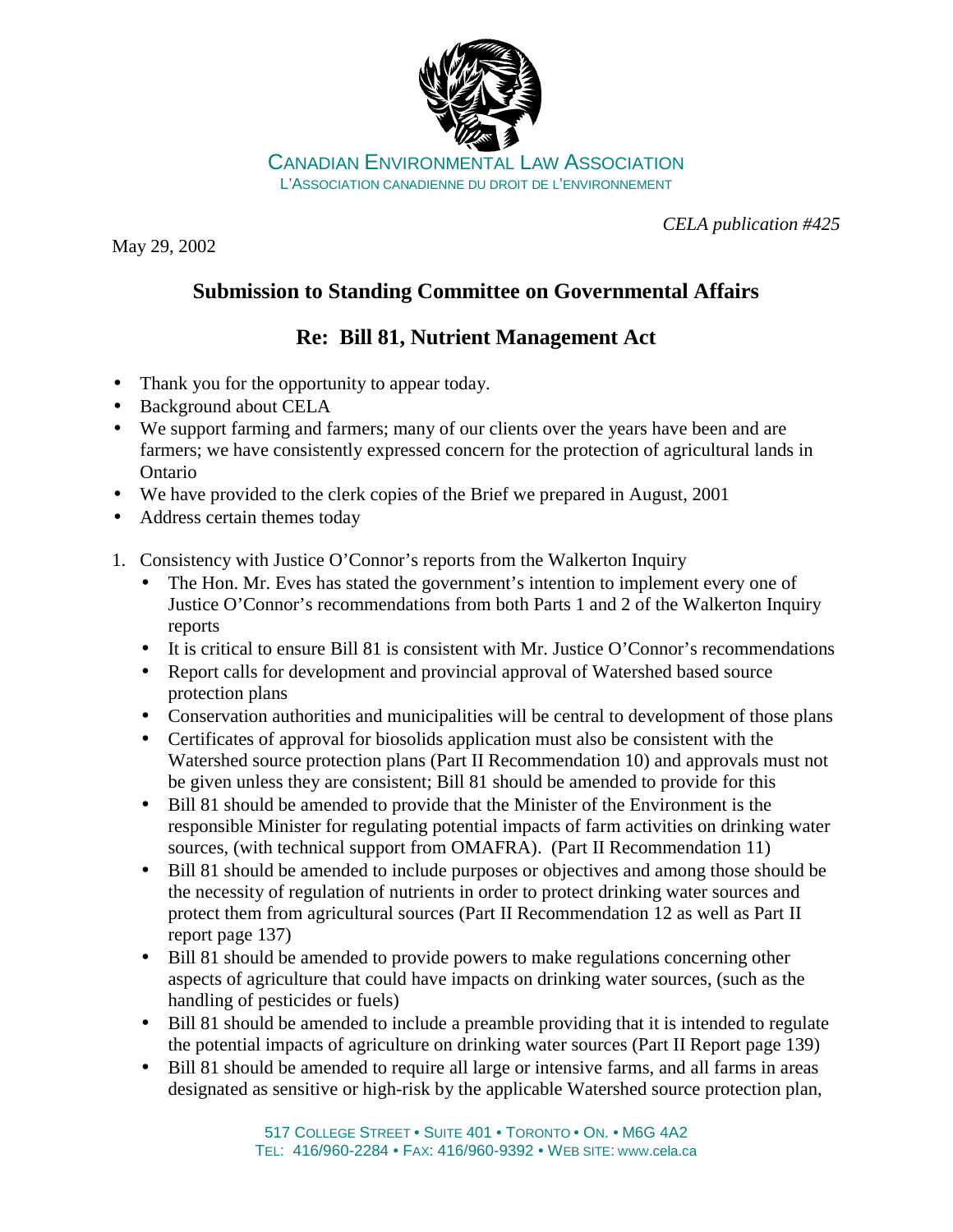to develop binding individual water protection plans consistent with the source protection plan, such plans to be approved by the Ministry of the Environment (Recommendation 13, Part II Report page 139 and 142)

- Bill 81 should be amended to provide that once a farm has in place an individual water protection plan that is consistent with the applicable source protection on plan, municipalities should not have the authority to require that farm to meet a higher standard or protection of drinking water sources than that which is laid out in the farm's water protection plan. (Recommendation 14, Part II Report)
- Bill 81 should be amended to require the Ministry of Environment to work with OMAFRA, agricultural groups, conservation authorities, municipalities, and other interested groups to create a provincial framework for developing individual farm water protection plans (Recommendation 15, Part II Report), dealing with manure management practices, spreading of biosolids or septage, use of chemical fertilizers, ways of dealing with stormwater runoff, including tile drainage, pesticide use and fuel management (Recommendation 15, part II Report)
- 2. Need for standards to be in place as soon as possible
	- Timelines for development of the standards under Bill 81 must be established. The Bill presently contains no provision as to when the various standards must be in place, meaning that even if the Bill is passed, there is no requirement that the anticipated standards be in place within a reasonable time, or even ever.
	- Since these standards address essential issues such as containment, quantities of materials that can be applied to lands, transportation and equipment standards, provision for minimum distance separation guidelines, and much else, there must be provision in the Bill that these matters will in fact be dealt with and soon. The costs to municipalities, farmers and the environment of dealing with the current atmosphere of uncertainty as to what these standards will be are unacceptable.
	- Even with all of the amendments noted herein and in the Walkerton Report, Bill 81 will not be effective in addressing manure management issues unless and until the allimportant standards necessary to implement the Act have been released, circulated for public notice and comment, and put into place. Meaningful public comment opportunities must be provided under Part II of the EBR prior to finalization of the regulations, but this should be done as soon as possible.
- 3. Giving municipalities the tools they need for source water protection
	- Many municipalities are struggling to meet the challenges presented by the Walkerton tragedy in terms of their own responsibility to protect their drinking water sources
	- We strongly endorse Justice O'Connor's recommendations for Watershed based source protection plans (to be approved by the Ministry of the Environment).
	- Today, municipalities feel they are in a grey area regarding nutrient management bylaws, and also face additional costs and sometimes legal challenges to develop and defend those by-laws. As to biosolids applications that pose threats to drinking water sources, municipalities feel that their powers are even more tenuous.
	- Bill 81 must strengthen and clarify these municipal powers; Justice O'Connor's recommendations for watershed based source protection plans and for approved farm plans to be consistent with those source protection plans would be a very effective tool